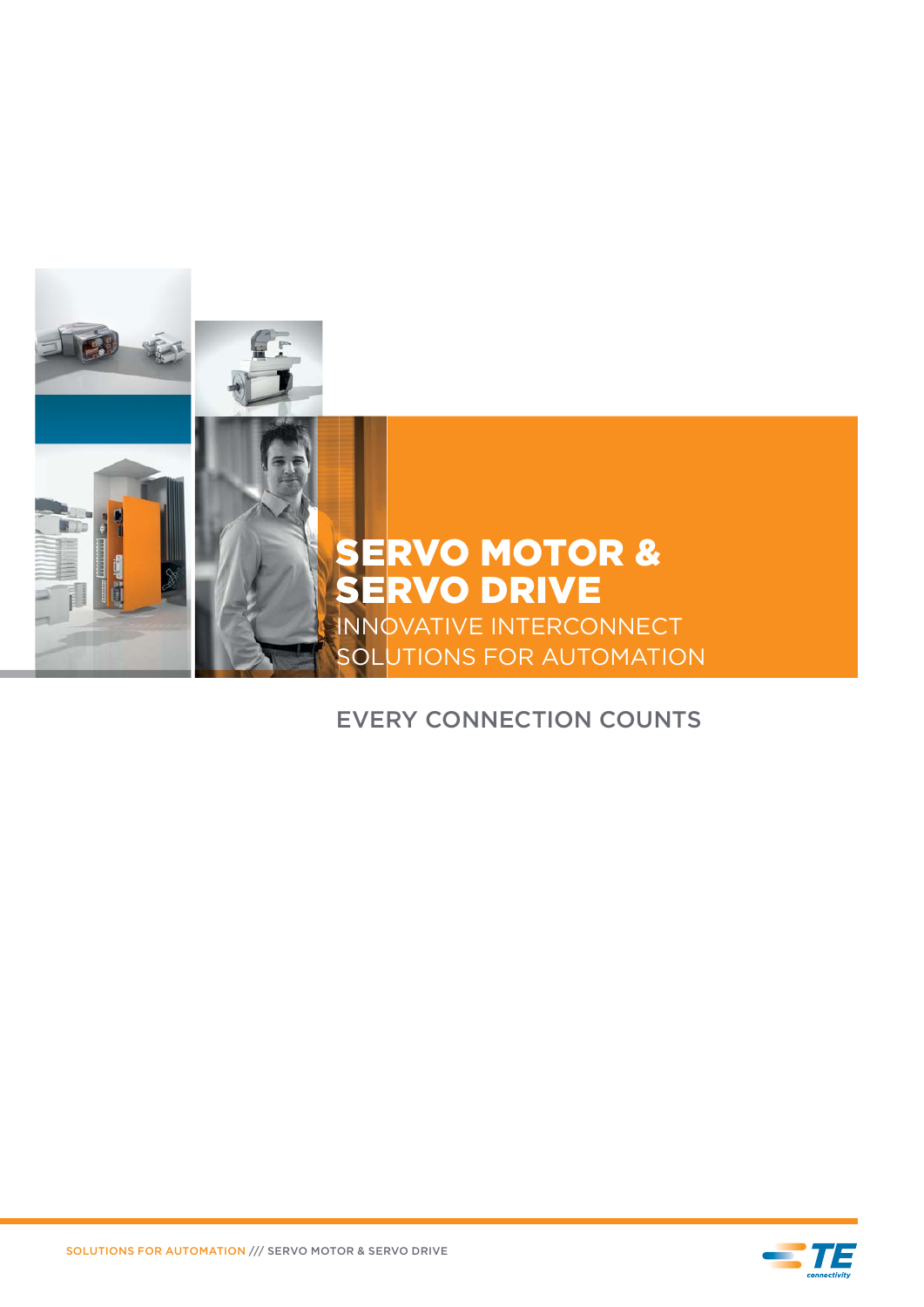# LET'S CREATE THE CONNECTIONS THAT COUNT

TE Connectivity (NYSE : TE L) is a \$13 billion world leader in connectivity. The company designs and manufactures products at the heart of electronic connections for the world's leading industries including automotive, energy and industrial, broadband communications, consumer devices, healthcare, and aerospace and defense. TE Connectivity's long-standing commitment to innovation and engineering excellence helps its customers solve the needs for more energy efficiency, always-on communications and ever increasing productivity. With nearly 90,000 employees in over 50 countries, TE Connectivity makes connections the world relies on to work flawlessly every day.

To connect with the company, visit: www.TE.com.

SOLUTIONS FOR AUTOMATION /// SERVO MOTOR & SERVO DRIVE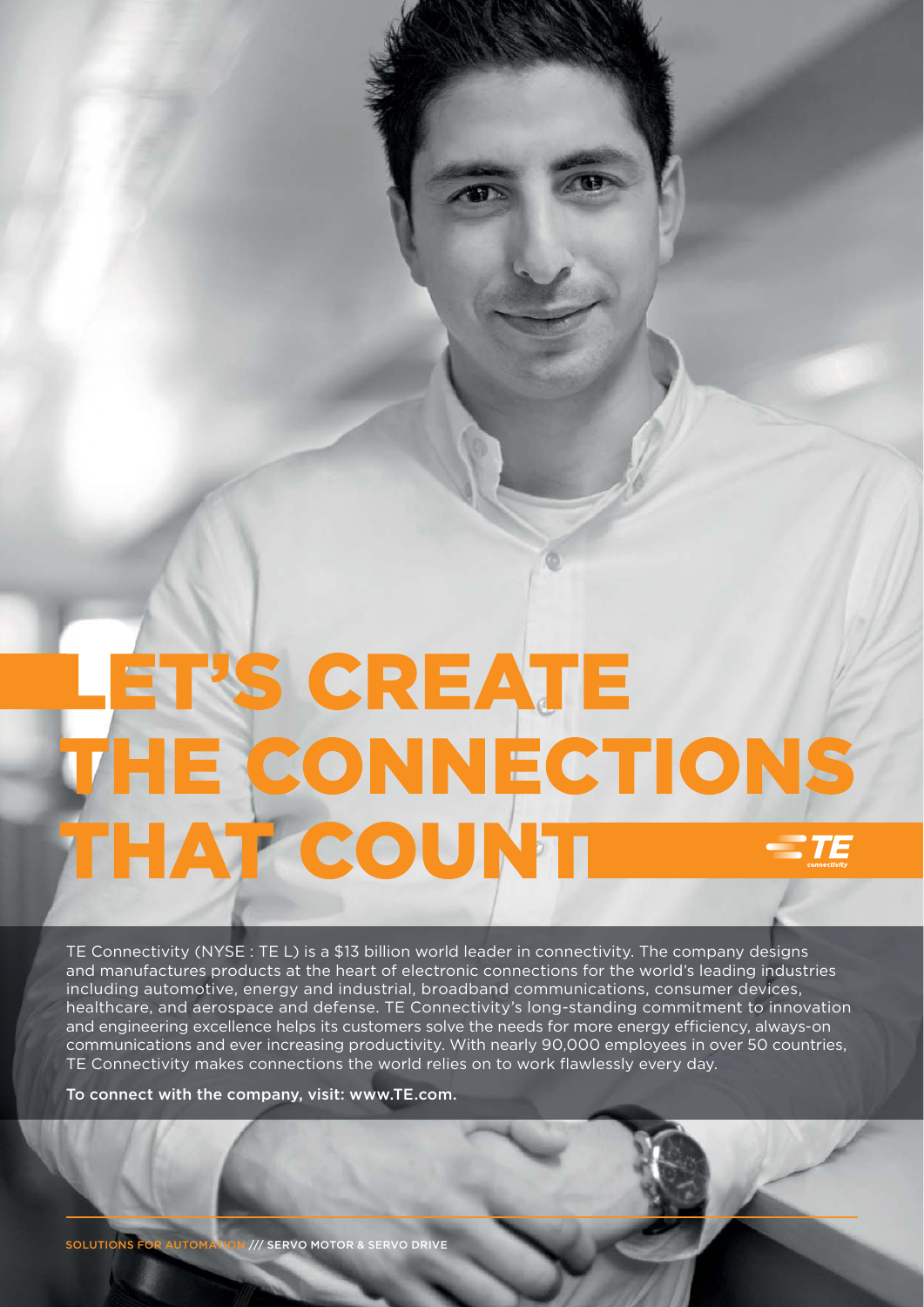## EVERY VISION IS MORE THAN JUST A COLLECTION OF GOOD IDEAS.

Welcome to Automation & Control. TE Connectivity is a major player in plant and mechanical engineering and industrial automation. We have been maintaining partnerships with leading companies in the automation industry in key markets such as Germany, Japan, the United States and China for around six decades.



TE Connectivity worldwide — our production sites

#### COUNT ON TE. FROM DESIGN TO DELIVERY TO WHAT COMES NEXT.

Industrial production is increasingly driven by higher automation. By improved safety. By greater energy efficiency. You can count on TE to work with you every step of the way to develop solutions for every aspect of your production processes.

TE designs and manufactures products and solutions that connect and protect the flow of power, data and signal in every aspect of our lives. We enable smarter, faster, better technologies to connect materials to end products — for all areas of life. This has made us a globally successful company - a world leader in automation and control technology. When it comes to ensuring the perfect solution, we meet every challenge.

#### COUNT ON PRODUCTS THAT HELP YOU COMPETE.

Our broad electromechanical and electronic product portfolio covers all your needs, ranging from simple machinery equipment to fully integrated factory automation and process solutions. For applications in a wide variety of production environments — and always extremely close to the needs of our customers from a wide range of sectors.

With TE as your innovation partner, you'll find everything you need to create and operate a cost-efficient and highly reliable production process. We are at our best when we work with your early design product & process management teams to get the job done right from the start. We also offer continuous improvement programs that give you a real competitive advantage. Because you can't achieve greater productivity and efficiency without better connectivity.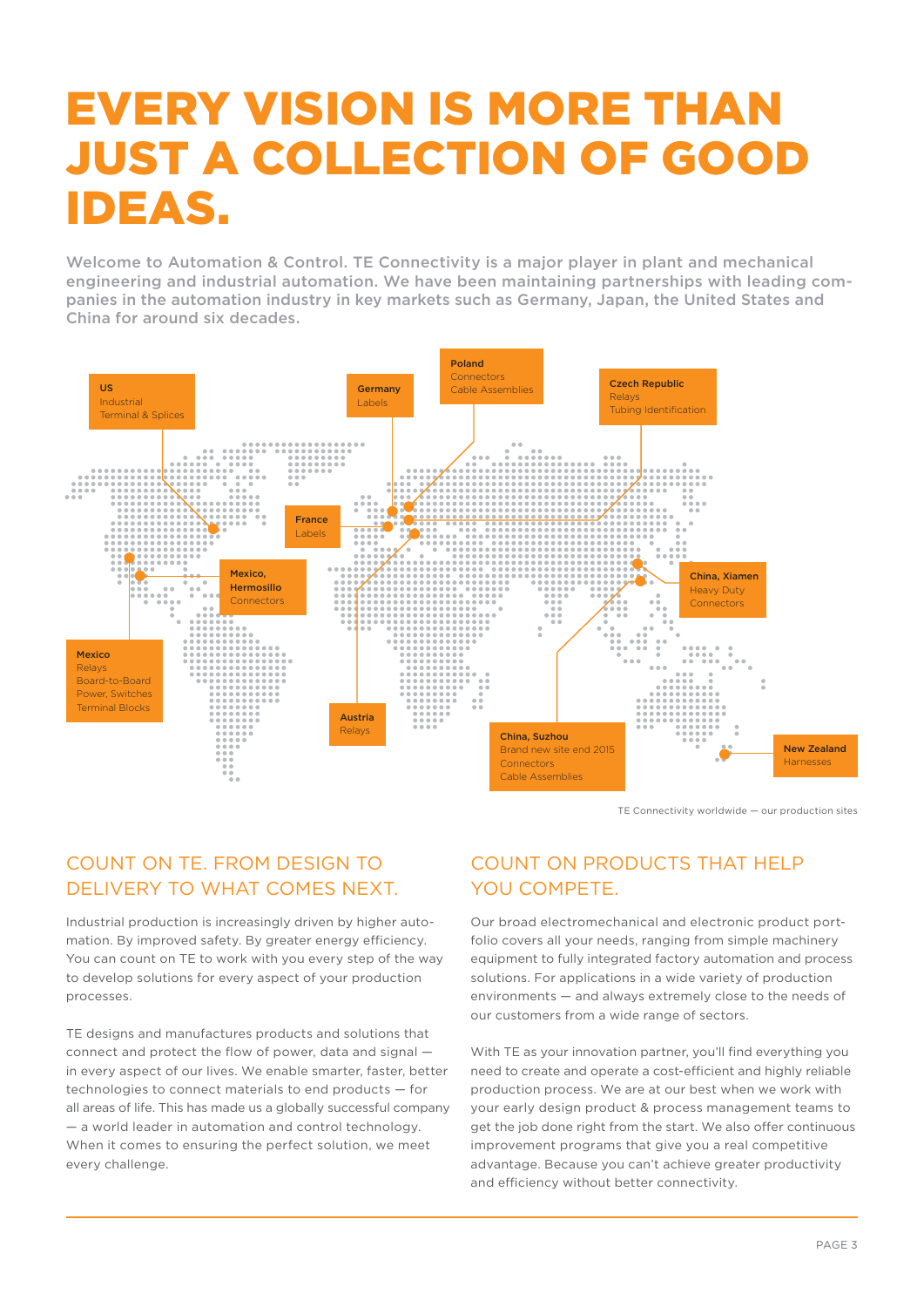## SMART TECHNOLOGY FOR TODAY AND TOMORROW.

Every vision starts with a big idea — and the absolute desire to face new challenges, develop new solutions and pursue new approaches. Our mission is to provide support for problem solvers in pursuing these approaches throughout the world. Working together to develop outstanding visions from big ideas — for innovations that make our world better.

01. IDENTIFYING OPPORTUNITIES: FOR PERFECT INTEGRATION — AS EVERY CONNECTION COUNTS



TAKING UP CHALL FNGES: A NEW GENERATION OF PRODUCTS — FOR A NEW GENERATION OF CUSTOMER NEEDS.



#### CREATING SOLUTIONS:

YOU CAN RELY ON TE - AND ON INTERCONNECT SOLUTIONS THAT MEET THE CHALLENGES OF TOMORROW TODAY.



#### TURNING AIMS INTO REALITY:

GREATER PRODUCTIVITY, GREATER EFFICIENCY AND GREATER COST-EFFECTIVENESS — FOR YOU, YOUR CUSTOMERS AND A SMARTER WORLD.

#### THE TE 4.0 MANIFESTO **INDUSTRY 4.0** — THE NEXT INDUSTRIAL REVOLUTION.

The rising levels of automation and decentralization of industrial production present major challenges. Now more than ever, automation solutions need to impress with their profitability — through long operating times, optimized energy efficiency and lower costs.

Industrial production needs to improve in every aspect both now and in the future — with increased reliability, flexibility, adaptability and decentralization, more automation and smarter connections. TE Connectivity offers innovative solutions for enhanced connectivity. From the PCB level to the production line, in the toughest production conditions, anywhere in the world.

#### CONNECTIONS FOR A NEW GENERATION.

Digital technologies of today are key to the factories of tomorrow. These next-generation plants will be at the forefront of technological development and perfectly integrate and network the Internet, high-tech tools, employees and systems.

Our engineers here at TE are pioneers of this revolution we are using our innovations to play a key role in turning the next level of industrial production into reality even faster.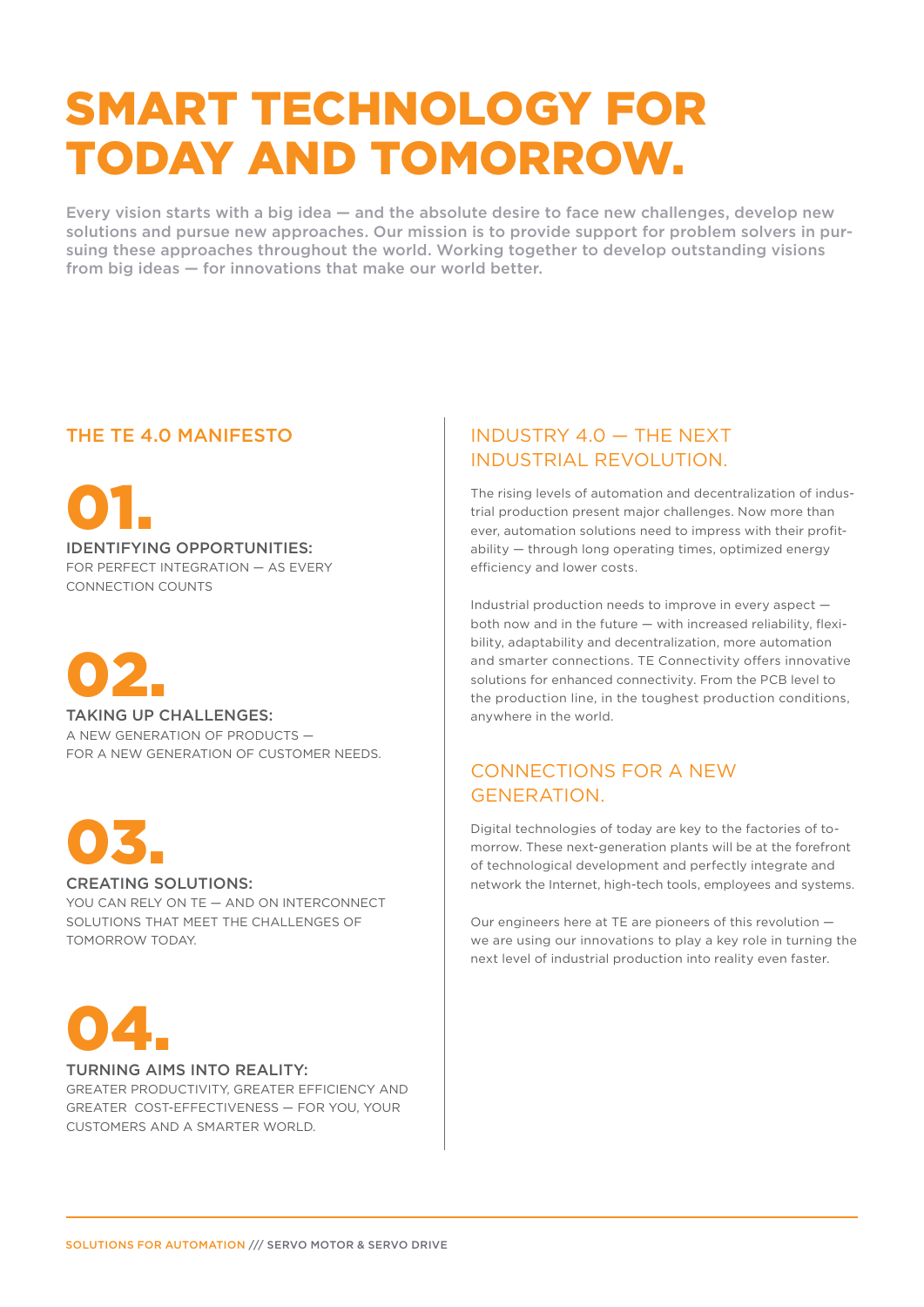## SOLUTIONS FOR AUTOMATION.

## "WE ARE A SMALL PART OF YOUR BIG IDEAS, AS BETTER AUTOMATION

Gijs Werner, Strategic Marketing at TE Connectivity

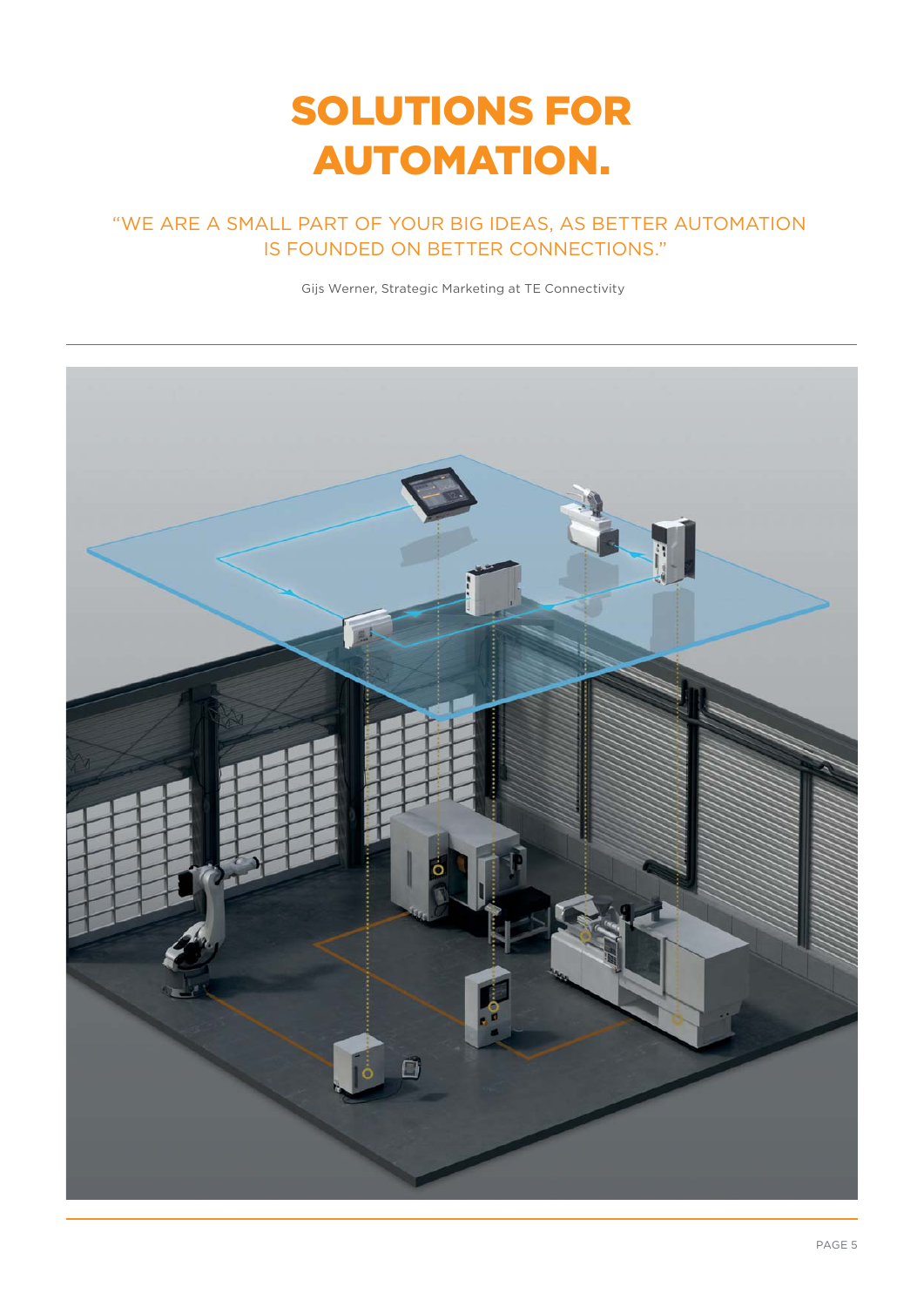## SERVO MOTORS AND SERVO DRIVES. TE DELIVERS GREATER FLEXIBILITY AND RELIABILITY FOR YOUR CUSTOMERS.

The demand for ecological, efficient and flexible production systems in a globalized and industrialized world is also advancing the development of servo motors and servo drives. We at TE Connectivity ensure that you are always able to meet your customers' growing requirements — thanks to servo technology that combines compact design, flexibility and reliability with very impressive results.

#### COMPACT TECHNOLOGY FOR AUTOMA-TION THAT ALSO MEETS YOUR FUTURE NEEDS. YOU CAN RELY ON TE.

Automation solutions are already standard in many industrial sectors. The automotive, packaging and textile industries are just some of the sectors where automated production plants controlled by servo technology are boosting productivity and cost-efficiency. Further advances can only be achieved through even faster and more precise feedback and control processes — made possible through the interaction of servo motors and servo drives.

Motors today are becoming increasingly compact but are housing an ever greater range of functions. Given the increased volume of data involved in communication with the drive, it is essential to have absolutely reliable connections that operate at the highest possible speeds. What's more, the numerous internal data and power interfaces need to be connected quickly, reliably and efficiently.

Our solutions are focused precisely on meeting these conditions for cutting-edge production — after all, every individual connection is important.

#### PROVEN INDUSTRY STANDARDS FORM THE BASIS FOR INNOVATION AT TE.

At TE we understand the special challenges facing the market. We know your customers' requirements and needs and the importance of constant innovation.

To provide you and your customers with the best possible support, we use next-generation technologies to develop future-proof products — we work in tandem with you in making servo technologies even more reliable, efficient and cost-effective. We are committed to growing your success — with reliable connectors that also give you maximum freedom in designing applications.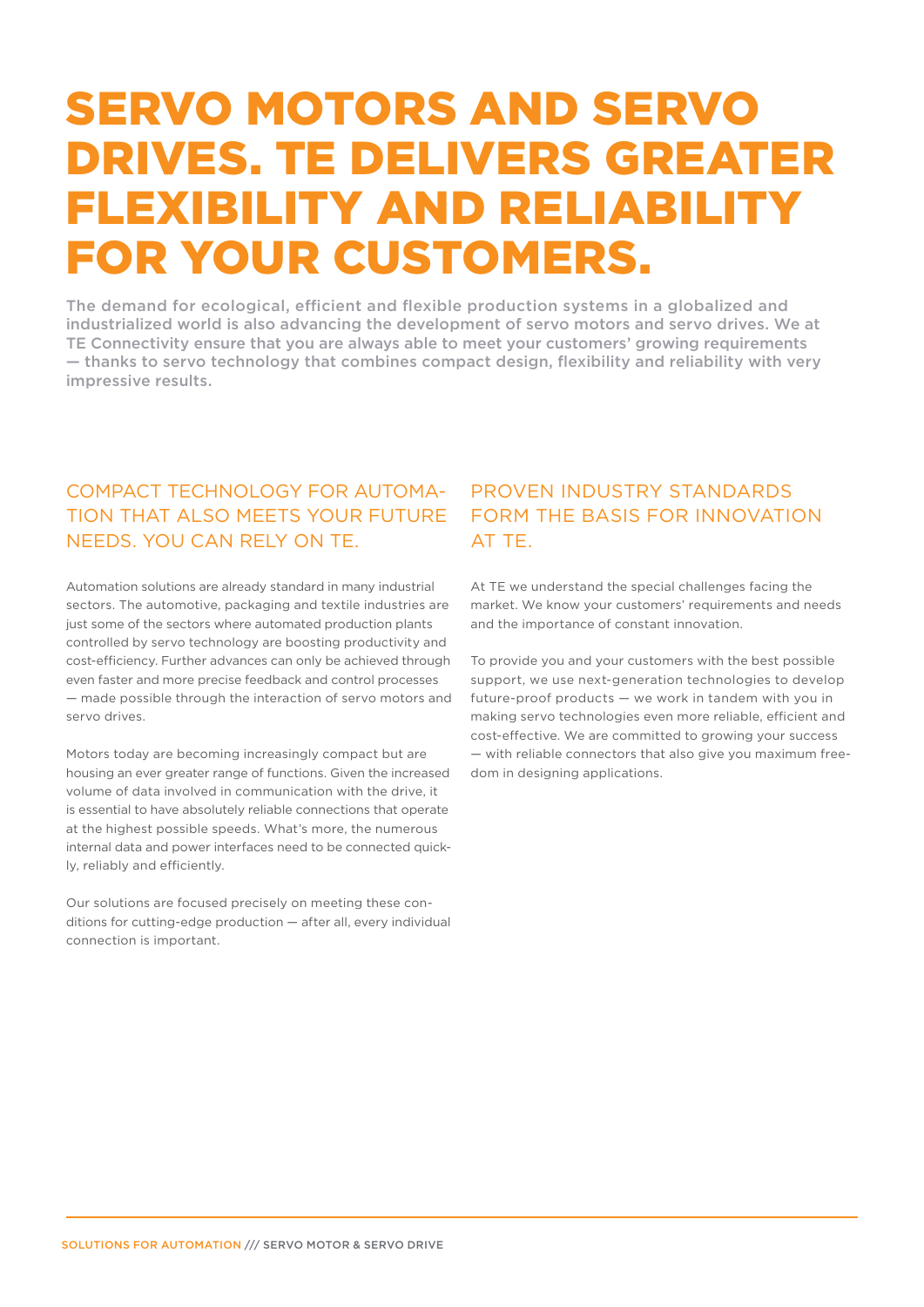

# PRODUCT OVERVIEW.





# E.3

| <b>A. PRODUCTS</b> |                                             |  |  |  |
|--------------------|---------------------------------------------|--|--|--|
| A.1                | 1.27 MM INDUSTRIAL EXPRESS                  |  |  |  |
| A.2                | 0.60 MM Z-STACK                             |  |  |  |
| A.3                | <b>INDUSTRIAL RELAYS</b>                    |  |  |  |
| A.4                | M12-X-CODE CONNECTORS                       |  |  |  |
| A.5                | MINI I/O CONNECTORS                         |  |  |  |
| A6                 | <b>INDUSTRIAL USB</b><br>CONNECTORS         |  |  |  |
| A.7                | <b>INDUSTRIAL RJ45</b><br><b>CONNECTORS</b> |  |  |  |
| A.8                | 0.60 MM MICRO-STACK<br><b>CONNECTORS</b>    |  |  |  |
| A.9                | 2.54 MM AMPMODU CONNECTORS                  |  |  |  |
| A.1O               | 0.80 MM FREE HEIGHT                         |  |  |  |
| A.11               | <b>EMI/RFI FILTER</b>                       |  |  |  |
| A.12               | DYNAMIC SERIES CONNECTORS                   |  |  |  |
| A.13               | <b>TERMINAL BLOCKS</b>                      |  |  |  |
| A 14               | 2.54 MM AMPMODU CONNECTORS                  |  |  |  |
| A.15               | <b>D-SUB CONNECTORS</b>                     |  |  |  |
| A.16               | CHAMP CONNECTORS                            |  |  |  |

#### B. SERVO MOTOR 1

| B <sub>1</sub> | MOTORMAN HYBRID<br>CONNECTORS |
|----------------|-------------------------------|
| B.2            | M8/M12 CONNECTOR SYSTEM       |
| <b>B3</b>      | RESOLVER                      |

#### C. SERVO MOTOR 2 C.1 MICRO MOTOR CONNECTORS C.2 RESOLVER

| D <sub>1</sub> | CIRCULAR POWER & SIGNAL<br>I/O CONNECTORS |
|----------------|-------------------------------------------|
| D 2            | <b>RESOLVER</b>                           |

| <b>E. SERVO MOTOR 4</b> |                        |  |  |  |  |
|-------------------------|------------------------|--|--|--|--|
| F <sub>1</sub>          | <b>HDC RECTANGULAR</b> |  |  |  |  |
| F <sub>2</sub>          | HDC RECTANGULAR        |  |  |  |  |
| F3                      | <b>RESOLVER</b>        |  |  |  |  |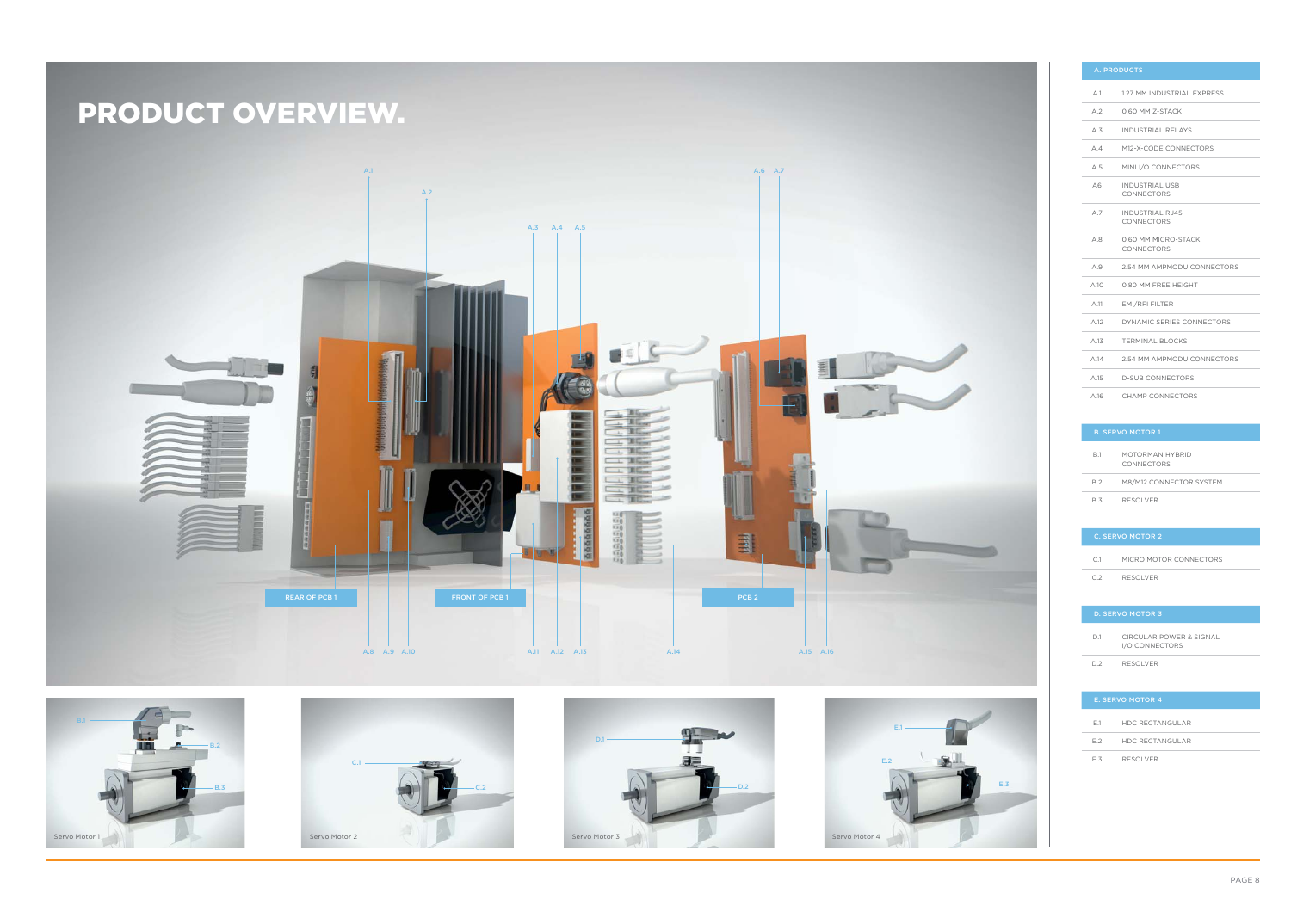

WE ARE DRIVEN BY OUR WISH TO KEEP ON DEVELOPING. THAT'S WHY WE ARE CONSTANTLY WORKING ON INNOVATIVE INTERCONNECT PRODUCTS AND SYSTEMATICALLY IMPROVING EXISTING ONES. WE WORK IN TANDEM WITH YOU IN OVERCOMING EVERY CHALLENGE.

#### OUR FLEXIBLE SOLUTIONS FOR SERVO MOTORS AND SERVO DRIVES.

TE offers you a broad range of connectors for use in servo motors. For motors with integrated drives, the Motorman hybrid connector represents a space-saving hybrid interconnect solution. With its compact design, it enables integrated power, signal and communication transmission in just one connector and thus satisfies customer requirements for a whole range of production environments. This concept supports simple, fast and reliable installation. This is because a single hybrid interface also means there is only a single cable to be integrated.

Our Dynamic Series provides you with a whole family of ruggedized connectors. These reliable, easily-fitted connectors for a broad spectrum of cable thicknesses maximize productivity. Their three points of contact also ensure high electronic reliability — making sure you're already equipped for Industry 4.0.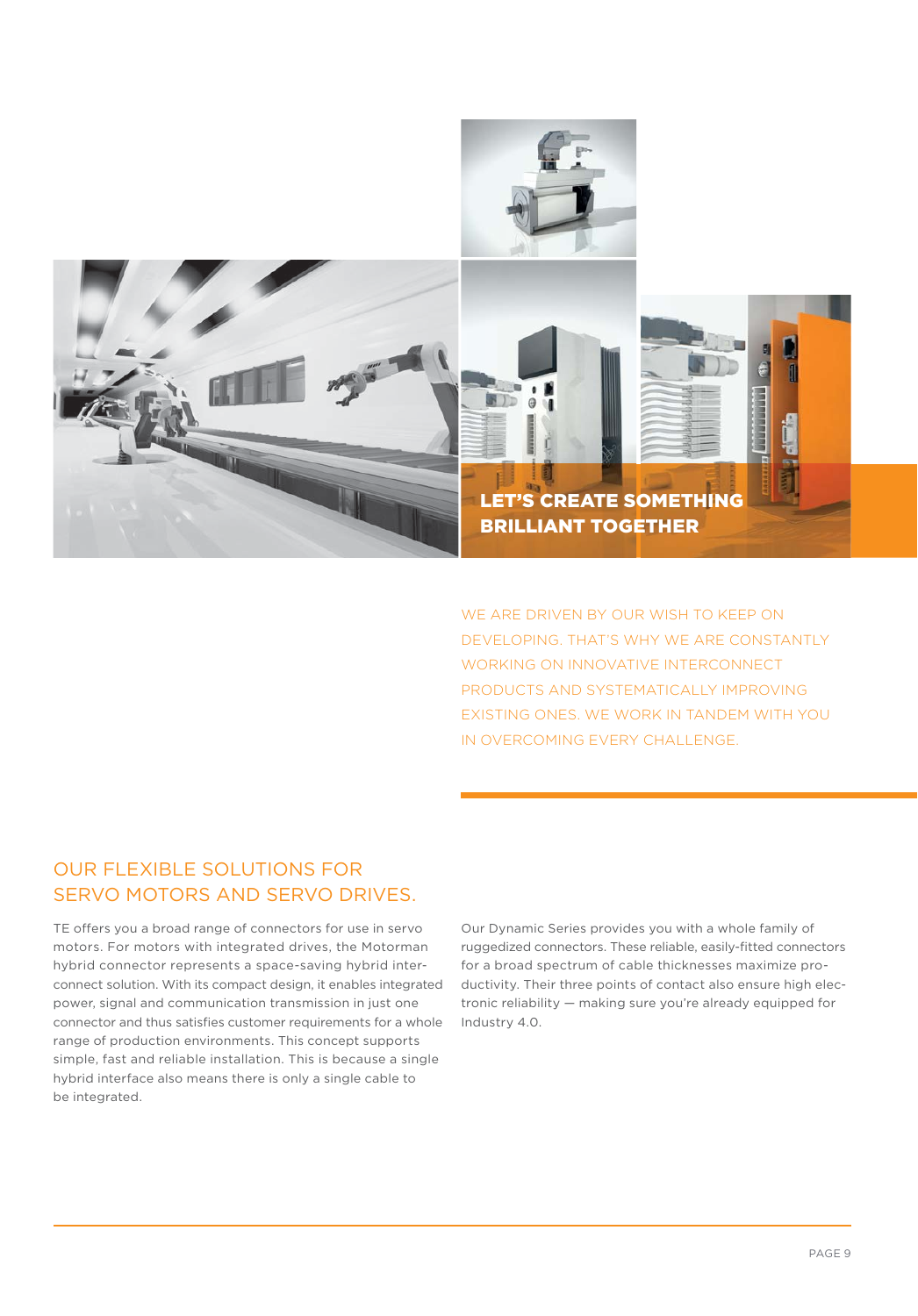### AMPMODU **CONNECTORS**

### M8/M12 **CONNECTOR SYSTEM**

## INDUSTRIAL MINI I/O **CONNECTORS**



The AMPMODU interconnect system is the proven TE solution and signal standard for Automation & Control applications. Designed to reliably and economically meet the packaging and interconnection requirements of today's industrial environments. It includes board-to-board, wire-to-board and wireto-wire connectors. The large variety of components and application possibilities, combined with small size and outstanding quality, make the AMPMODU interconnect system ideal for many industrial applications and systems.

#### **BENEFITS**

- Unique modular concept, utilizing precision formed receptacle contacts and mating posts
- Different configuration possibilities offer design flexibility
- Economic and compact design allows for space saving

TE Connectivity's M8/M12 Connector System for machine industrial automation and control applications provides a solution that safely and reliably ensures communication in industrial environments. TE's solution includes an extensive connector range of receptacles, cable assemblies and IO boxes, and provides users with an interface that supports higher bandwidth needs meeting the requirements of up to 10 Gb/s.

TE's broad product portfolio provides customers with shielded and unshielded cable assembly options in both Cat5e and Cat6A cable types. For re-wiring on site, a range of field serviceable connectors are provided that include male and female versions in multiple positions and codings. Additional styles are available on request including alternative mounting arrangements for panel mount connectors and double ended cable assemblies.

#### **BENEFITS**

- Easily installable connector system reduces maintenance time
- M8/M12 Connector System provides full industry standard solution including quick turn, prototype cable assemblies

TE's Industrial Mini I/O Field Installable connector provides innovative and time-saving wire-termination while also serving as a space-saving and reliable I/O solution for industrial environments. TE's Industrial Mini I/O connector is only one quarter the size of the conventional RJ45 plug and, as a result, provides space saving and the flexibility to use limited space on the PCB more effectively. Designed with two points of contact, this connector is built for the stringent demands of an industrial and high vibration environment, enabling increased productivity through a reliable connection. With its innovative piercing termination, the Mini I/O Field Installable version decreases the time usually needed to terminate the wires through soldering and, with an easy to use hand tool, field assembly in virtually any environment is now possible.

#### **BENEFITS**

- Less downtime and reliable connections due to better vibration resistance than RJ45
- Space saving of up to 75% and increased design flexibility
- Easy, field installable solution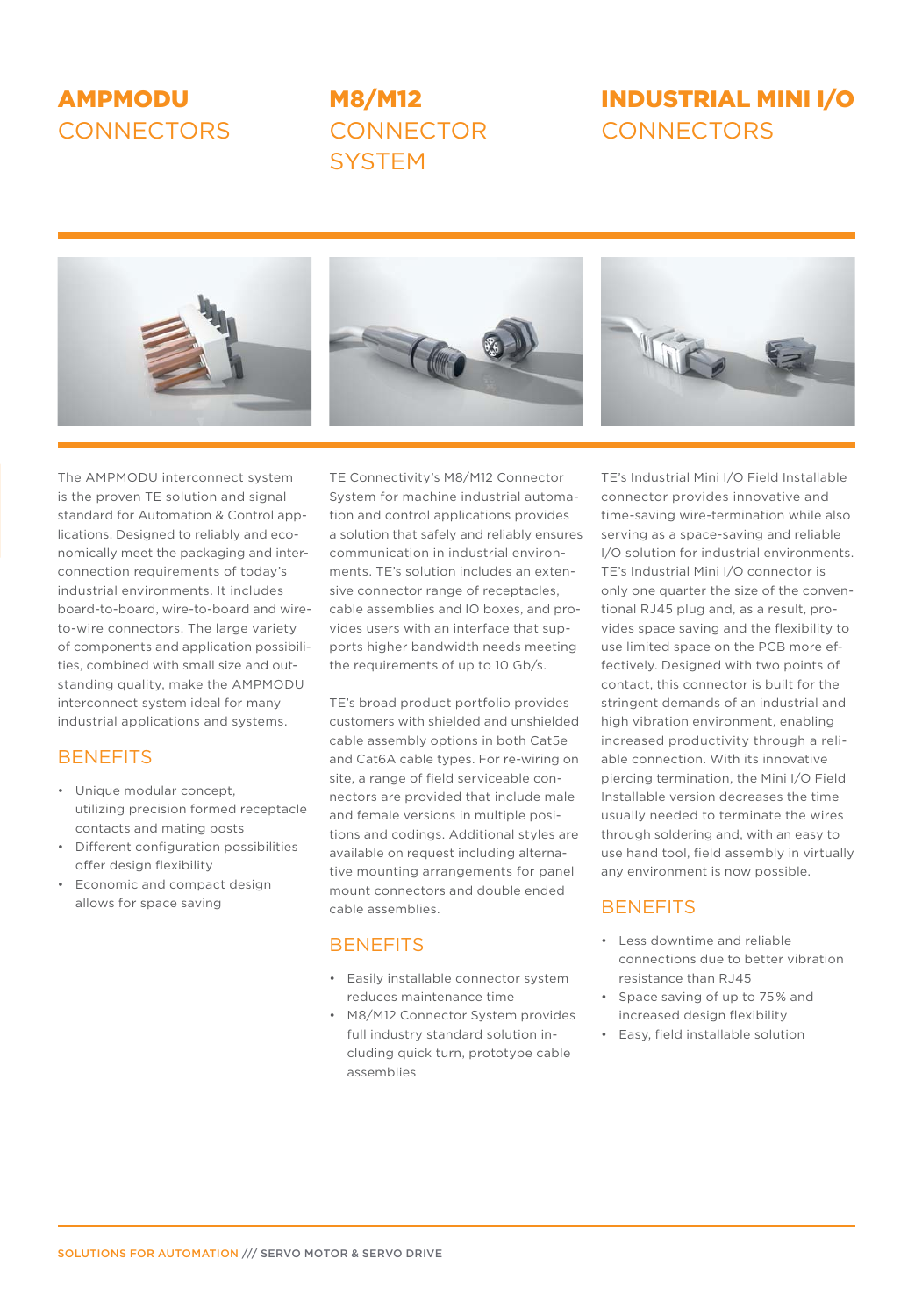#### TERMINAL BLOCKS

D-SUBMINIATURE **CONNECTORS** 

#### INDUSTRIAL RJ45 **CONNECTORS**



TE's Terminal Blocks offer design engineers a reliable connector system with a variety of connection styles and range of centerlines. This solution is used for various data, signal and power applications. This offering provides class leading quality and many different design opportunities.

#### **BENEFITS**

- Mates with industry standard headers on the same centerline spacing
- Fast wire connections
- Custom solutions available

TE Connectivity, the industry leader in D-Subminiature solutions, provides a complete range of quality, time-tested D-Sub connectors that have become the standard in the D-Sub industry. Our complete line of D-Subminiature connectors ranges from Right Angle and Vertical Posted connectors and Cable connectors to the AMPLIMITE .050 Series D-Sub connectors — for any complex application.

#### **BENEFITS**

- Cable and PCB mounted D-Sub connectors
- PCB mounted D-Subminiature connectors available in either right-angle or straight configurations
- Stacked headers reduce overall total header volume by 48% and PC board area by 38%

TE´s Industrial Ethernet RJ45 connectors offer a ruggedized design for use in Industrial Ethernet applications and are equipped with a robust and fast termination technology, utilizing the company's common core design in the RJ45 Modular Plug Series. This solution can be applied in the field without the need for any tools. It significantly reduces installation time and costs. It is used in all of TE's field installable connector series, including IP20, ODVA and pushpull connectors. The Variant 14 pushpull connector is available in a plastic or metal shell, and with its robust termination technology allows fast and flexible field installation that withstands harsher industrial environments such as shock, vibration or temperature.

#### **BENEFITS**

- Field-installable modular plugs
- Easy and tool-less installation
- Ruggedized design for use in Industrial Ethernet applications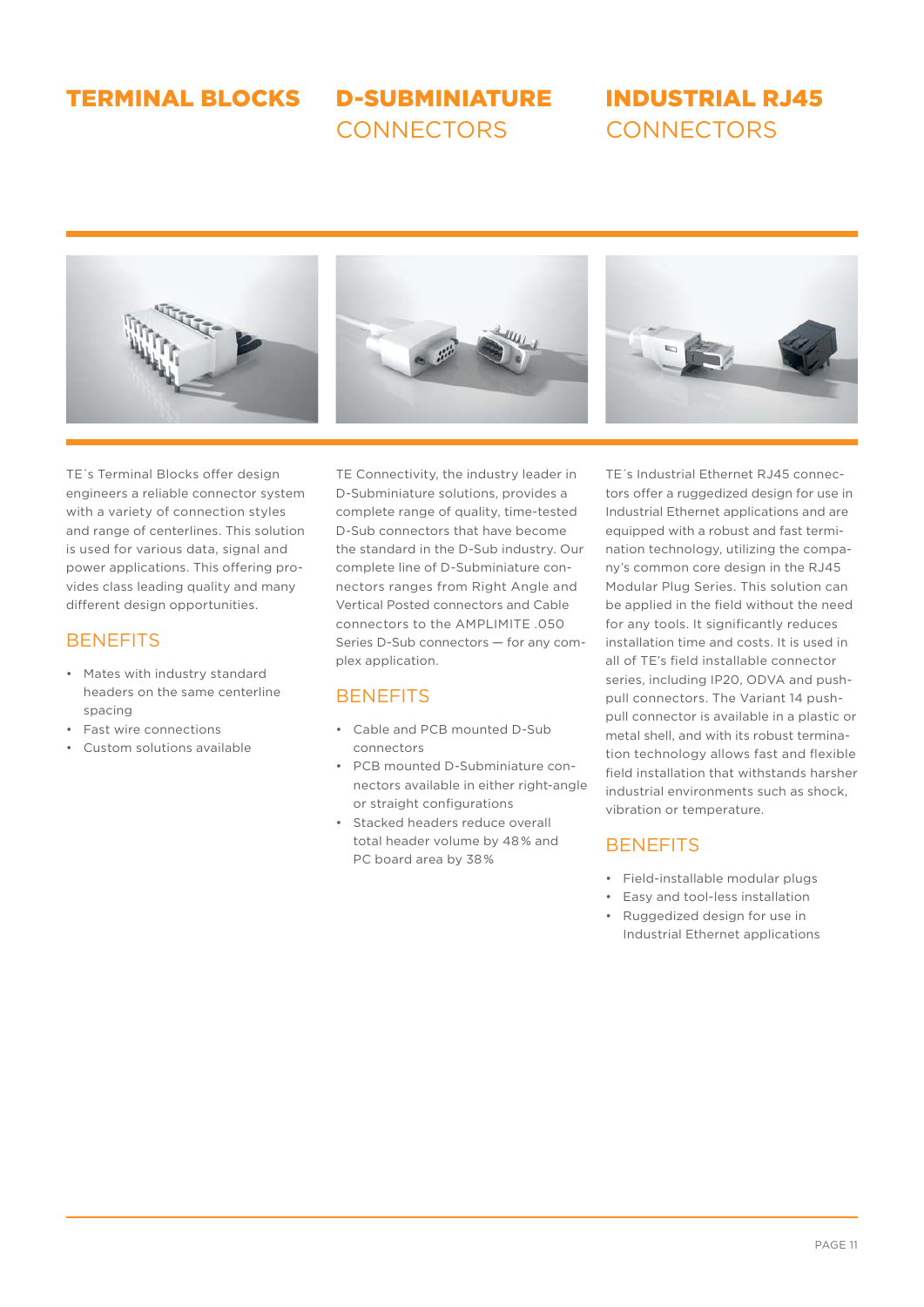#### MOTORMAN **HYRRID CONNECTOR**

## DYNAMIC SERIES RESOLVERS

#### **CONNECTORS**



The fully configurable Motorman connectivity solution integrates communication, signals and power for real-time control at higher performance and half the size of current standards. The innovative design and compact size of the Motorman hybrid connector allows for significant space savings in comparison with traditional rectangular industrial connectors. It also helps to keep costs to a minimum by reducing the amount of overall cabling needed as well as shortening cable length.

#### **BENEFITS**

- Spacious side access to the inside assists easy and safe configuration
- Robust contact system to help minimize effects of impact and vibration
- Integration of power, signals and communication in compact design offers considerable space saving

Dynamic Series is a broad product family that provides connector solutions ranging from signal level circuitry through power circuit connectivity in a ruggedized, industrialized package. The connector family is designed for use in control system applications and is suitable for a wide range of applications requiring high density, signal and power applications.

Dynamic Series consists of wire-toboard, wire-to-panel and wire-to-wire connectors with diverse housings available to meet most applications. Standard crimp and spring clamp variations of parts are available. The standardized contacts limit the amount of application tooling required.

#### **BENEFITS**

- Easy mating and unmating for reduced installation and maintenance time
- Three points of contact provide high electrical reliability
- Reliable and safe connections for increased productivity

As automation progresses, there is also a steady increase in the use of sensors for determining angles. Resolvers can be found in many modern, high-precision control systems across multiple industries. TE's resolver portfolio offers low space requirements with high reliability even under harsh environmental conditions.

#### **BENEFITS**

- High rotational speed
- Shock and vibration resistant
- Very high signal-noise ratio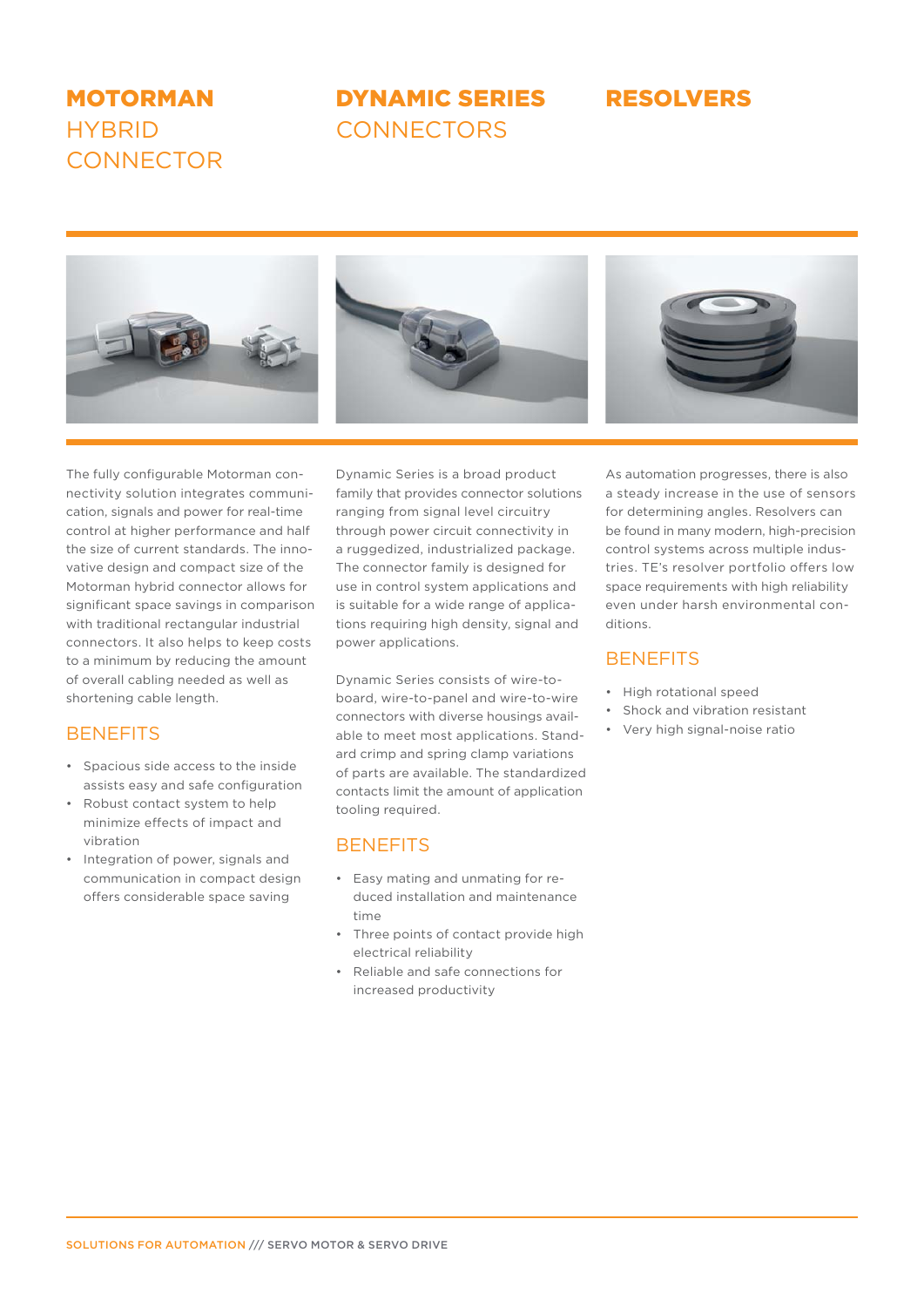## CABLE SERVICES FROM A SINGLE SOURCE — TE CONNECTIVITY MEETS ALL YOUR NEEDS.

TE Cable Assemblies takes care of its customers, with total solutions that fit precise needs. With our decades of experience, global expertise in development and manufacturing and worldwide network of competence centers, TE Cable Assemblies creates customized solutions and standardized products that work exactly as they should — to ensure high performance and cost-efficiency in any operation. Our cumulative experience is formidable — and we never forget that every customer, and every project, is unique.

#### WE DELIVER FAST:

FAST RESPONSE & IMMEDIATE AVAILABILITY

## WE FOCUS ON SOLUTIONS:

FLEXIBLE & EXPERIENCED

WE SAVE YOUR TIME: FAST & ON SCHEDULE

#### WE PROVIDE SECURITY:

PROVEN RELIABILITY & HIGH QUALITY

#### WE WORK SEAMLESSLY:

SMOOTH EXECUTION & CONSTANT COMMUNICATION

#### WE COMBINE POWER WITH FLEXIBILITY.

TE Cable Assemblies is on hand to identify our customers' needs and objectives, map out the issues that need resolving, and quickly take all the steps necessary to move from design into production.

To provide fully integrated solutions, TE engineers in cable assemblies development work hand in hand with development teams dedicated to connectors — our engineering teams can leverage our vast portfolio of connectors to make sure any solution provides a perfect fit for a customer's needs. And when it comes to creating the assemblies themselves, numerous automatic and semi-automatic manufacturing technologies are at our disposal — cutting & stripping, soldering, IDC insulation displacement, over-molding, and more.

TE Cable Assemblies' manufacturing footprint is global too — wherever you are, we are well placed to respond to your needs in terms of flexibility, reliability, and lead times.

#### WE MAKE SURE OUR HIGH STANDARDS NEVER SLIP.

Quality control is completely integrated throughout all our global manufacturing facilities. Furthermore. we apply the TE Operating Advantage (TEOA) — an enterprise-wide focus on business performance and continual improvement through waste elimination and deployment of best practices.

To meet numerous challenges all the way from concept to commercial product, we deploy processes such as Lean Product Development while dedicated project managers take care of your needs and potential issues. If a problem occurs, we will fix it.